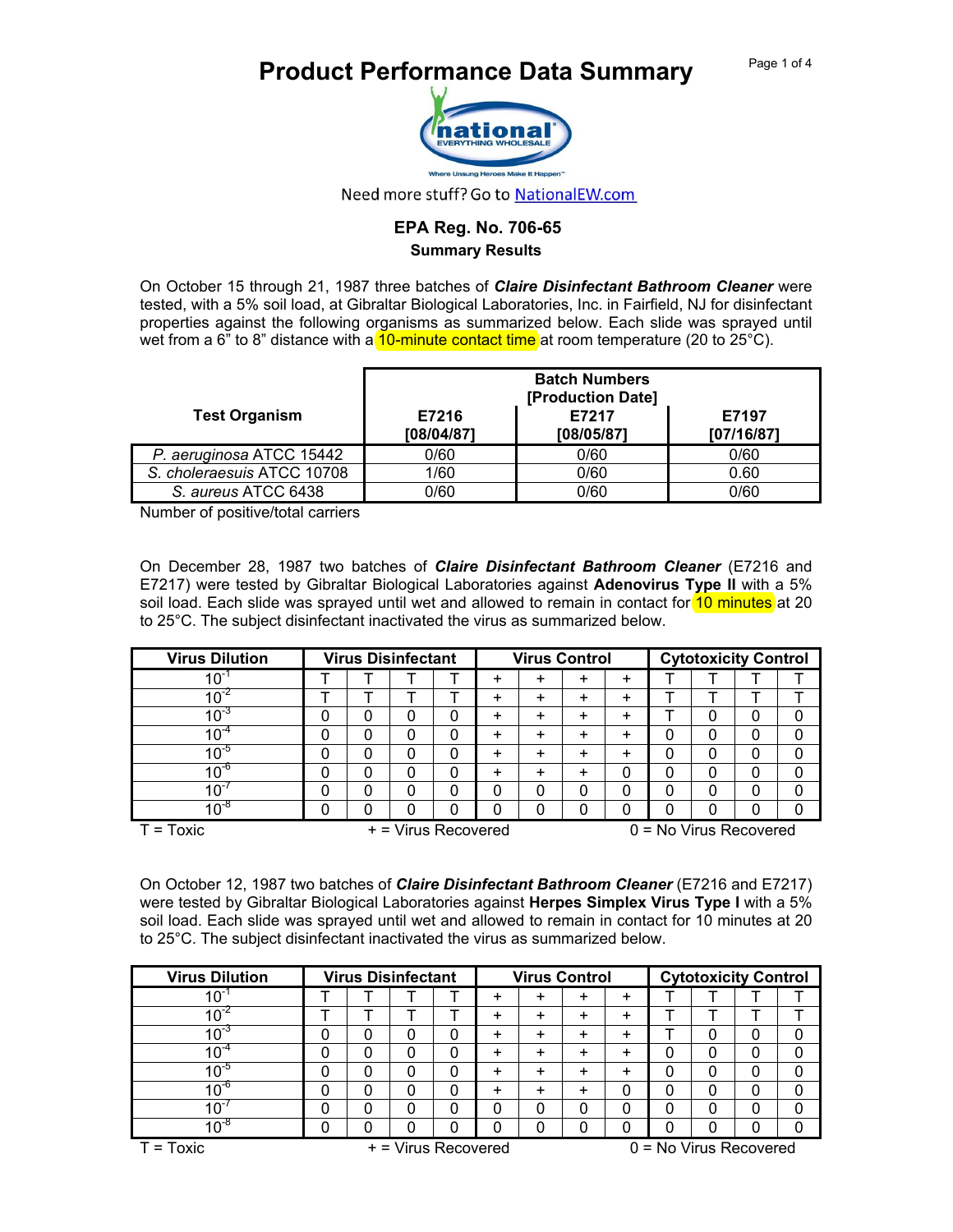On September 29 and October 16, 1987 two batches of *Claire Disinfectant Bathroom Cleaner* (E7216 and E7217) were tested by Gibraltar Biological Laboratories against **Herpes Simplex Virus Type II** with a 5% soil load. Each slide was sprayed until wet and allowed to remain in contact for 10 minutes at 20 to 25°C. The subject disinfectant inactivated the virus as summarized below.

| <b>Virus Dilution</b> |   |          | <b>Virus Disinfectant</b> |   | <b>Virus Control</b> |   |   |           | <b>Cytotoxicity Control</b> |   |   |   |
|-----------------------|---|----------|---------------------------|---|----------------------|---|---|-----------|-----------------------------|---|---|---|
| $10^{-1}$             |   |          |                           |   | +                    | + | + | $\ddot{}$ |                             |   |   |   |
| $10^{-2}$             |   |          |                           |   | +                    | + | ٠ | ÷         |                             |   |   |   |
| $10^{-3}$             | 0 |          | 0                         |   | +                    | + | + | +         |                             |   | 0 | 0 |
| $10^{-4}$             | 0 |          | 0                         |   | ÷                    | + |   | +         |                             | 0 | 0 | 0 |
| $10^{-5}$             | 0 | $\Omega$ | 0                         | 0 | ÷                    | + | + | $\ddot{}$ | 0                           | 0 | 0 | 0 |
| $10^{-6}$             | 0 | 0        | 0                         | 0 | +                    | ٠ | + | 0         | 0                           |   | 0 | 0 |
| $10^{-7}$             | 0 |          | 0                         | 0 | 0                    | 0 |   | 0         | 0                           |   | 0 | 0 |
| $10^{-8}$             | 0 |          | 0                         |   | 0                    | 0 |   | 0         | 0                           |   | 0 | 0 |
| $T = Toxic$           |   |          | + = Virus Recovered       |   |                      |   |   |           | $0 = No$ Virus Recovered    |   |   |   |

On September 30, 1987 two batches of *Claire Disinfectant Bathroom Cleaner* (E7216 and E7217) were tested by Gibraltar Biological Laboratories against **Influenza A2/J305 Virus** with a 5% soil load. Each slide was sprayed until wet and allowed to remain in contact for 10 minutes at 20 to 25°C. The subject disinfectant inactivated the virus as summarized below.

| <b>Virus Dilution</b> |   |   | <b>Virus Disinfectant</b> |   | <b>Virus Control</b> |   |   |   | <b>Cytotoxicity Control</b> |   |   |   |
|-----------------------|---|---|---------------------------|---|----------------------|---|---|---|-----------------------------|---|---|---|
| $10^{-}$              |   |   |                           |   | ٠                    | + | + | ٠ |                             |   |   |   |
| $10^{-2}$             |   |   |                           |   | ٠                    | + | + | ÷ |                             |   |   |   |
| $10^{-3}$             | 0 | 0 | 0                         | 0 | ٠                    | + |   | + |                             |   | 0 |   |
| $10^{-4}$             | 0 | 0 | 0                         | 0 | +                    | + |   | + | 0                           |   | 0 | 0 |
| $10^{-5}$             | 0 | 0 | 0                         | 0 | +                    | + |   | + | 0                           | 0 | 0 | 0 |
| $10^{-6}$             | 0 | 0 | 0                         | 0 | +                    | + | + | 0 | 0                           | 0 | 0 | 0 |
| 10                    | 0 | 0 | 0                         | 0 | 0                    | 0 | 0 | 0 | 0                           |   | 0 | 0 |
| $10^{-8}$             | 0 | 0 | 0                         |   | 0                    | 0 |   | 0 | 0                           |   | 0 |   |

T = Toxic + = Virus Recovered 0 = No Virus Recovered

On November 12, 1987 two batches of *Claire Disinfectant Bathroom Cleaner* (E7216 and E7217) were tested by Gibraltar Biological Laboratories against *Trichophyton mentagrophytes* **ATCC 9533** with a 5% soil load. Each slide was sprayed until wet and allowed to remain in contact for 10 minutes at 20 to 25°C. The subject disinfectant inactivated the organism as summarized below.

| Batch E7216 |     | <b>Batch E7217</b> |
|-------------|-----|--------------------|
| 0/10        |     | 0/10               |
| . .         | . . |                    |

Number of positive/total carriers

On October 1, 1987 two batches of *Claire Disinfectant Bathroom Cleaner* (E7216 and E7217) were tested by Gibraltar Biological Laboratories against **Vaccinia Virus** with a 5% soil load. Each slide was sprayed until wet and allowed to remain in contact for 10 minutes at 20 to 25°C. The subject disinfectant inactivated the virus as summarized below.

| <b>Virus Dilution</b> |    | <b>Virus Disinfectant</b> | <b>Virus Control</b> |   |   |       | <b>Cytotoxicity Control</b> |  |  |  |
|-----------------------|----|---------------------------|----------------------|---|---|-------|-----------------------------|--|--|--|
| $10^{-}$              |    |                           | +                    | + | + | $\pm$ |                             |  |  |  |
|                       |    |                           | +                    | + |   | $\pm$ |                             |  |  |  |
|                       | υ. | 0                         | ÷                    | + |   | $\pm$ |                             |  |  |  |
|                       | u  | 0                         | ÷                    | + |   | $\pm$ | 0                           |  |  |  |
|                       |    | 0                         | ÷                    | + |   | ÷     | 0                           |  |  |  |
| $10^{\circ}$          |    | 0                         | ÷                    | + |   | 0     | 0                           |  |  |  |
|                       |    | 0                         |                      | 0 |   |       | 0                           |  |  |  |
| $10^{-8}$             |    | ი                         |                      | 0 |   |       |                             |  |  |  |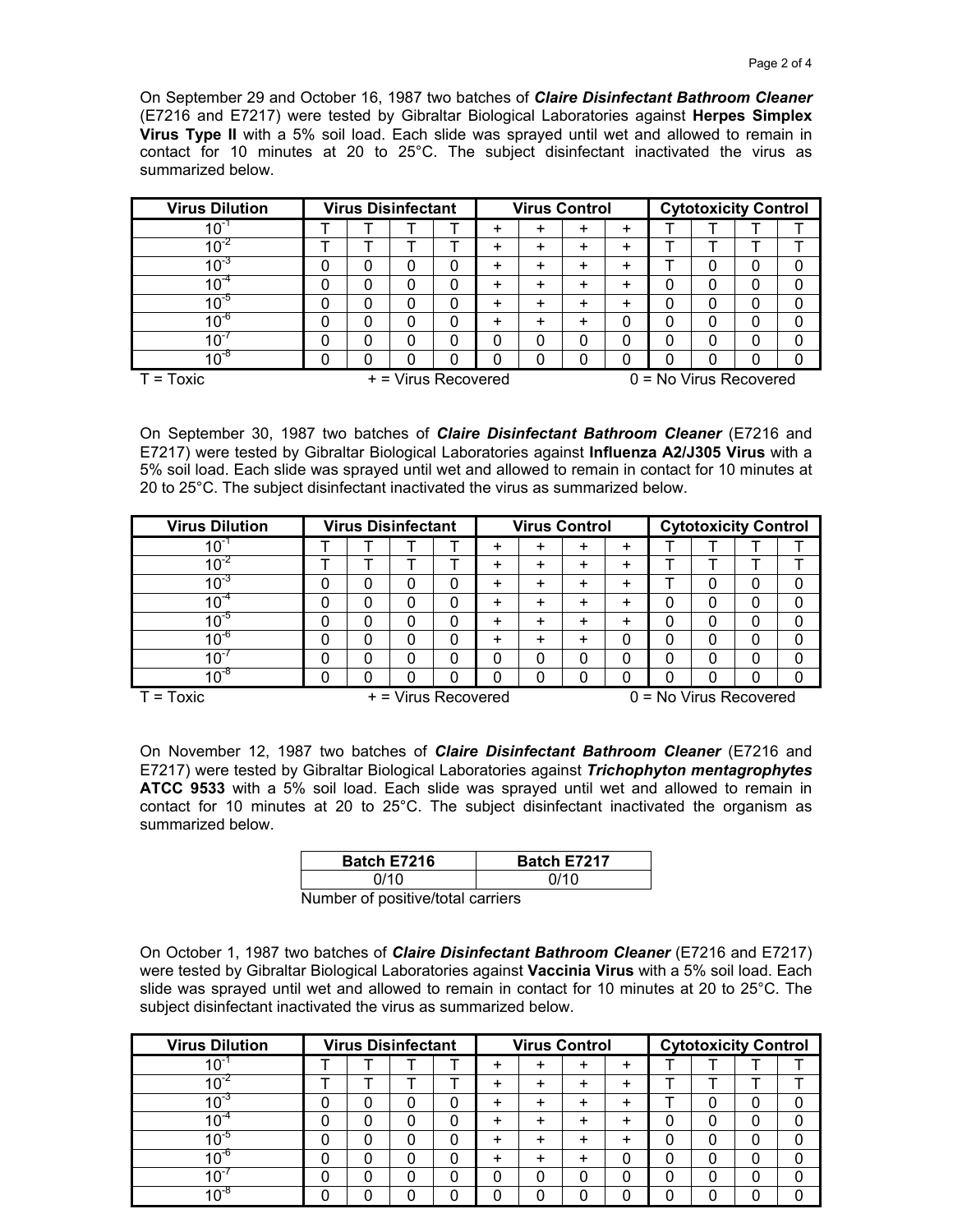During the period August 31 through September 3, 1998 two lots of *Claire Disinfectant Bathroom Cleaner* (A 98152873-N and A 98204873-D) were tested by Hill Top Research, Inc. against *Candida albicans* **ATCC 10231**. Each slide was sprayed for 3 to 4 seconds from a distance of 6 to 8 inches and allowed to remain in contact for 10 minutes at 23°C. The subject disinfectant inactivated the organism as summarized below.

| Lot A 98152873-N                  | Lot A 98204873-D |
|-----------------------------------|------------------|
| N/10                              | 0/10             |
| Number of pooitive total corriere |                  |

Number of positive/total carriers

During the period August 26 through 28, 1998 two lots of *Claire Disinfectant Bathroom Cleaner* (A 98152873-N and A 98204873-D) were tested by Hill Top Research, Inc. against *Escherichia coli* **ATCC 11229**. Each slide was sprayed for 3 to 4 seconds from a distance of 6 to 8 inches and allowed to remain in contact for 10 minutes at 23°C. The subject disinfectant inactivated the organism as summarized below.

| Lot A 98152873-N                  | Lot A 98204873-D |
|-----------------------------------|------------------|
| 0/10                              | N/10             |
| dumhar of noeitiva/total carriare |                  |

Number of positive/total carriers

During the period August 26 through 28, 1998 two lots of *Claire Disinfectant Bathroom Cleaner* (A 98152873-N and A 98204873-D) were tested by Hill Top Research, Inc. against *Streptococcus pyogenes* **ATCC 19615**. Each slide was sprayed for 3 to 4 seconds from a distance of 6 to 8 inches and allowed to remain in contact for 10 minutes at 23°C. The subject disinfectant inactivated the organism as summarized below.

| Lot A 98152873-N | Lot A 98204873-D |  |  |  |  |  |  |
|------------------|------------------|--|--|--|--|--|--|
| N/10             | 0/10             |  |  |  |  |  |  |
|                  |                  |  |  |  |  |  |  |

Number of positive/total carriers

During the period August 31 through September 2, 1998 two lots of *Claire Disinfectant Bathroom Cleaner* (A 98152873-N and A 98204873-D) were tested by Hill Top Research, Inc. against *Klebsiella pneumoniae* **ATCC 4352**. Each slide was sprayed for 3 to 4 seconds from a distance of 6 to 8 inches and allowed to remain in contact for 10 minutes at 23°C. The subject disinfectant inactivated the organism as summarized below.

| Lot A 98152873-N | Lot A 98204873-D |  |  |  |  |  |  |
|------------------|------------------|--|--|--|--|--|--|
| 0/10             | N/10             |  |  |  |  |  |  |
|                  |                  |  |  |  |  |  |  |

Number of positive/total carriers

During the period August 31 through September 10, 1998 two lots of *Claire Disinfectant Bathroom Cleaner* (A 98152873-N and A 98204873-D) were tested by Hill Top Research, Inc. against *Penicillium pinophilum* **ATCC 4713**. Each slide was sprayed for 3 to 4 seconds from a distance of 6 to 8 inches and allowed to remain in contact for 10 minutes at 23°C. The subject disinfectant inactivated the organism as summarized below.

|  | Lot A 98152873-N |      |  | Lot A 98204873-D |  |  |  |  |  |
|--|------------------|------|--|------------------|--|--|--|--|--|
|  |                  | N/10 |  | 0/10             |  |  |  |  |  |
|  |                  |      |  |                  |  |  |  |  |  |

Number of positive/total carriers

During the period September 14 through 24, 1998 two lots of *Claire Disinfectant Bathroom Cleaner* (A 98152873-N and A 98204873-D) were tested by Hill Top Research, Inc. against *Penicillium variable* **ATCC 32333**. Each slide was sprayed for 3 to 4 seconds from a distance of